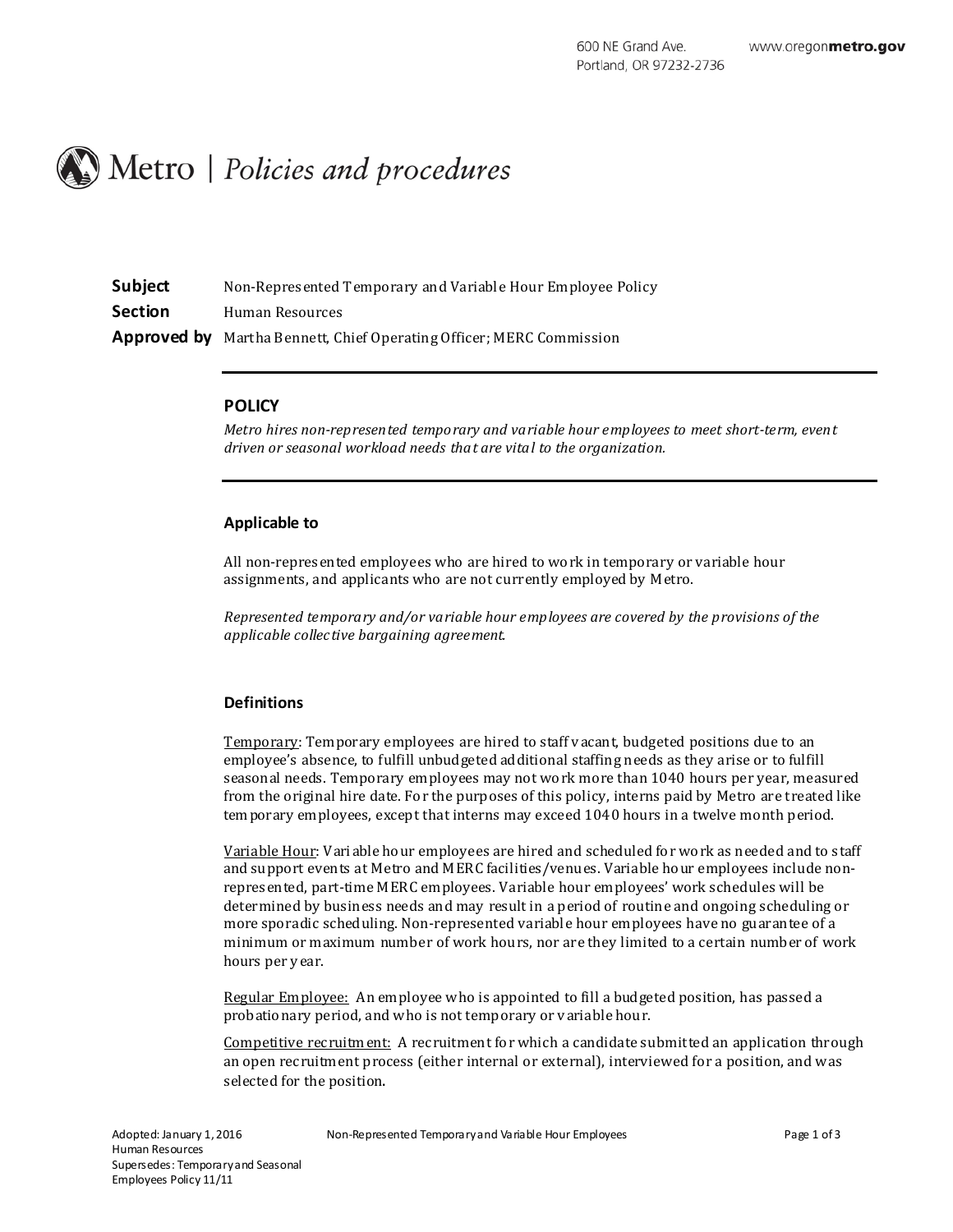# **Guidelines**

- 1. Temporary positions are not intended to undermine the competitive recruitment process, to repl ace regular employees, or to diminish regul ar employees' wages, hours or other conditions of work. Temporary employees are typically hired to ensure coverage of on-going business needs during a temporary vacancy of that position or during temporary employee absences; to provide additional staffing during peak seasons such as summer; or to perform necessary tasks or projects for which regular staffing is not available or suitable.
- 2. Temporary and variable hour employees are only eligible for an 'internal only' recruitment when hired as a result of a competitive recruitment. Temporary and variable hour employees work at-will, and are not guaranteed any set number of hours.

# **Procedures**

- 1. Hiring Temporary and Variable Hour Employees:
	- a. A hiring manager will notify Human Resources when a need for a temporary or variable hour employee arises. Human Resources typically will conduct a competitive recruitment for temporary and variable hour employees unless Human Resources approv es to hiring using an al ternative method under (b.).
	- b. If the department's need for temporary assistance is urgent, Human Resources will: 1) contact a temporary agency, typically a qualified rehabilitation facility, to request qualified candidates; or 2) assist the hiring manager to directly appoint a person to the temporary position provided the candidate possesses the specialized knowledge, skills and abilities required for the role.
- 2. Background checks: All temporary or variable hour employees are required to pass a background check prior to employment regardless of the recruitment method used.
- 3. Terms of employment:
	- a. Human Resources will complete employment confirmation letters for departments for all temporary or variable hour positions. Employment confirmation l etters should clearly state employment terms including the start date and anticipated end date of the position. If the end date is not certain, the duration of employment will not exceed 1040 hours within 12 months from date of hire.
	- b. The initial rate of pay for temporary and variabl e hour employees will be set pursuant to Metro's Compensation Policy.
	- c. The department and Human Resources will ensure that any pay adjustments will be applied consistently to prev ent inequity and adverse impact. With budget approval, supervisors have discretion to increase an employee's pay above the minimum pay or step in the respective range after a one year period of time, upon an annual seasonal rehire, or upon rehire into the same classification.
- 4. Classification: In cases where a temporary employee is not fulfilling the full responsibilities of a regul ar classification employee, Human Resources, in consultation with the department, may create temporary classifications at a lower pay range.

## **Responsibilities**

## Employee:

Be aware of number of hours worked.